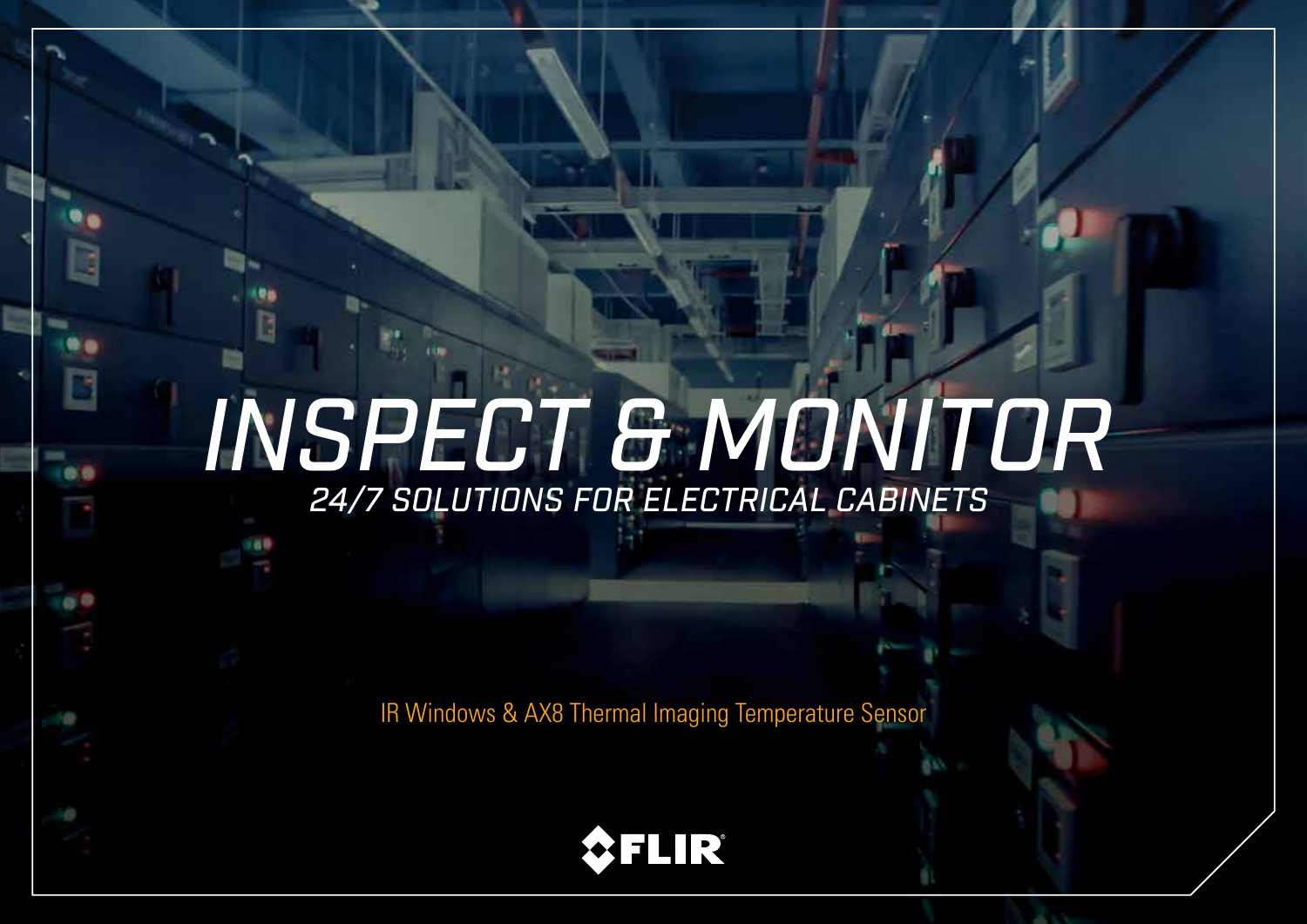*FLIR Solutions*

### *FLIR HAS A CABINET MONITORING SOLUTION FOR YOU*

If your cabinet-monitoring routine requires piling on layers of safety gear for frequent manual scans, it's time for a change. FLIR has exactly what you need for continuous monitoring of live electric components, as well as more in-depth periodic scans–without ever opening the cabinet doors. You'll cut inspection time, guard against unplanned outages, avoid service interruptions, and prevent equipment failure.

*Introducing FLIR IR Windows and the AX8 thermal imaging temperature sensor.*



MANTENGASE AFUERA

DAW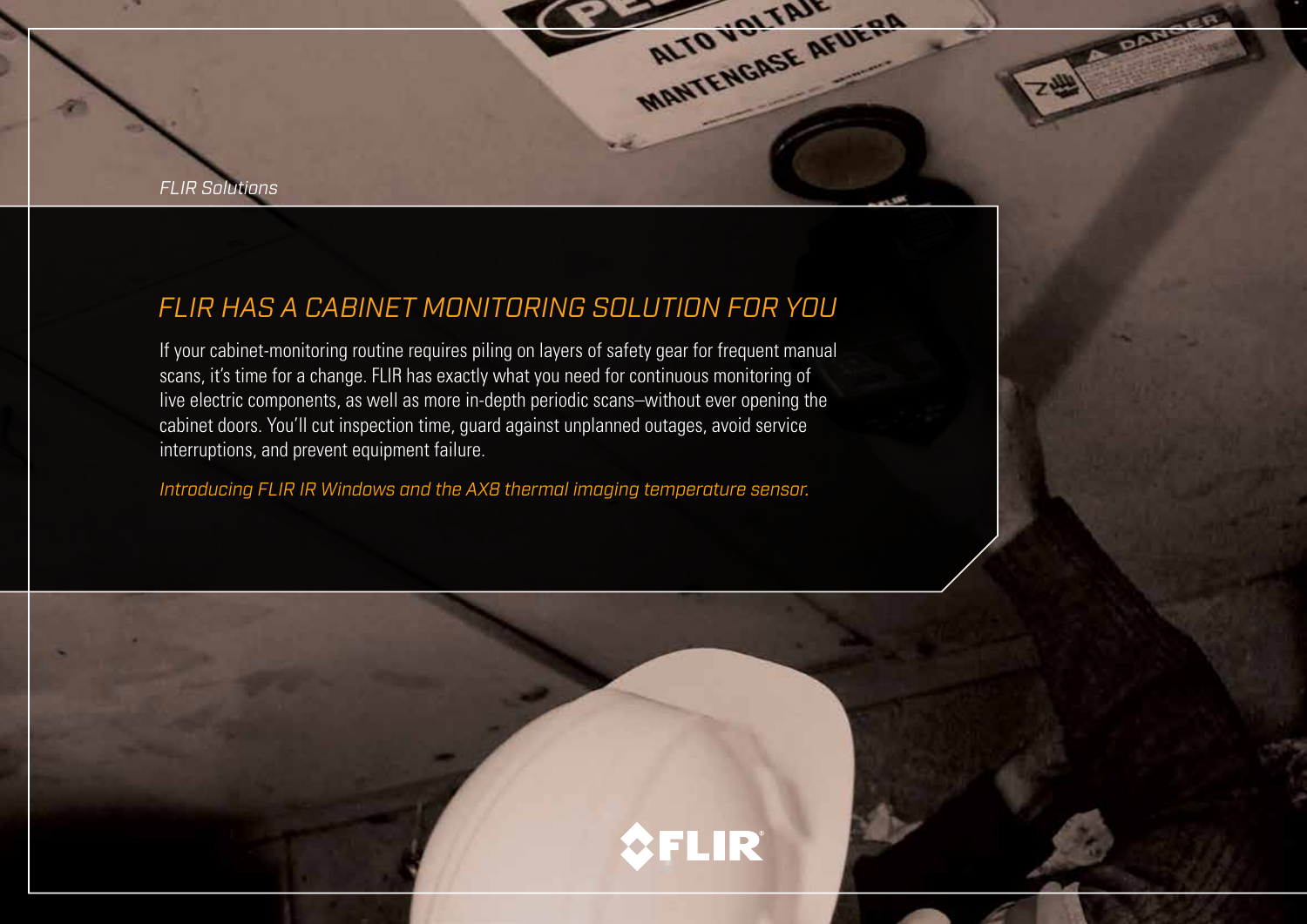### *ROUTINE INSPECTIONS OR CONTINUOUS MONITORING?*

IR Windows and the AX8 thermal sensor are your ideal solutions for finding faults in electrical cabinets. If you choose an IR Window, you get an easy and affordable option that reduces the cost and time required to do an inspection. Plus, it adds a barrier between you and energized equipment to protect you from arc flash accidents. If you choose the AX8, you'll benefit from continuous monitoring of critical electrical infrastructure. The sensor also helps you to conveniently monitor components that are difficult to see through an IR Window or camera.

#### IR WINDOW KEY BENEFITS

- Reduces the need to open cabinets for inspections
- May reduce the need for layers of heavy protective gear\*
- Easy to install
- Shortens inspection time
- Cuts the cost of inspections

#### AX8 KEY BENEFITS

2

- Continuous temperatue monitoring 24/7
- Live video streaming for remote monitoring
- Easy integration
- Small and compact
- Easy to install

\*Personal protective equipment (PPE) may still be required as determined by your plant safety personnel.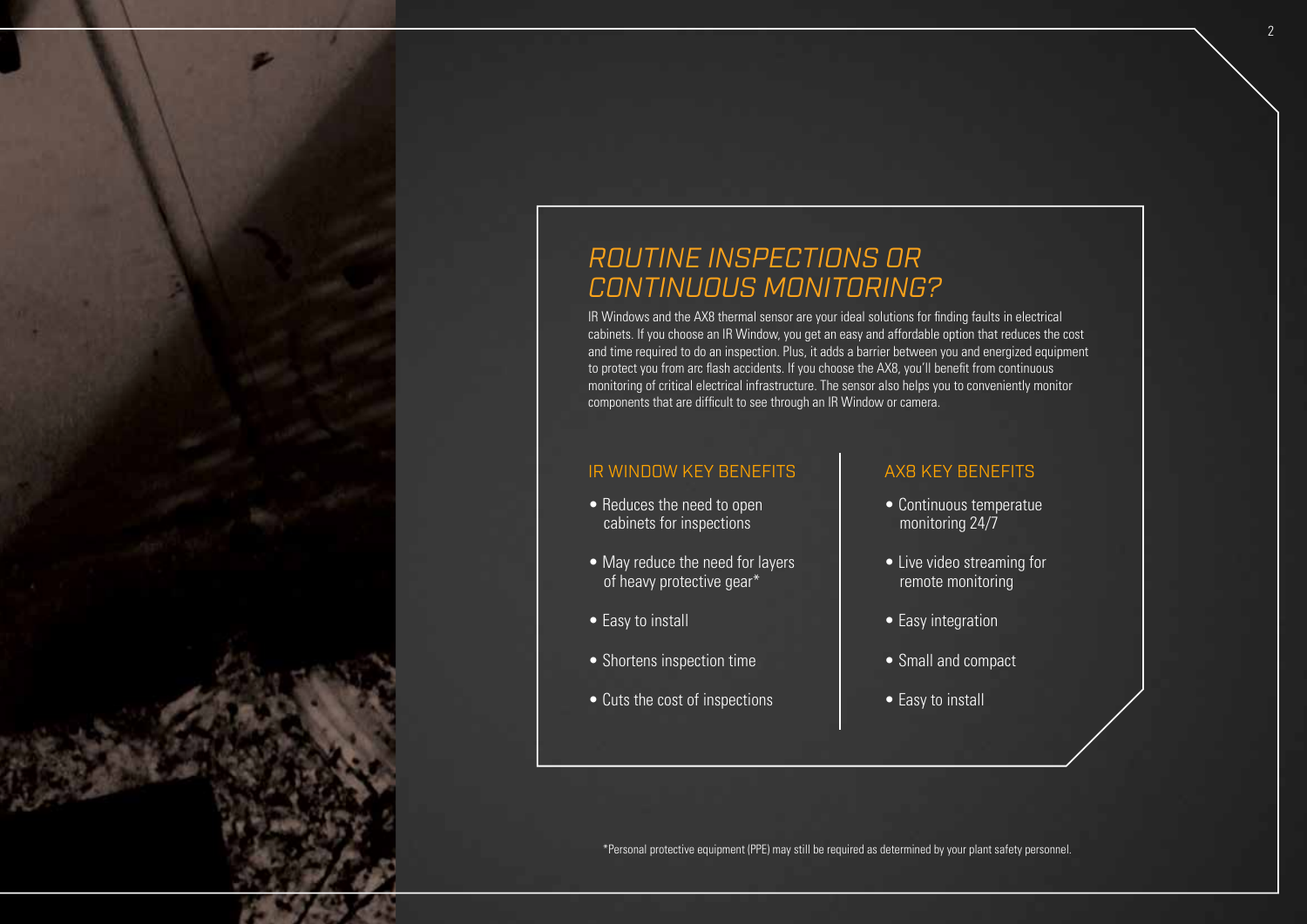# *IR WINDOWS*

*Anodized Aluminum or Stainless Steel Windows with PIRma-Lock™*

#### *FOR SAFER, MORE EFFICIENT ELECTRICAL IR INSPECTIONS*

You put your life at risk every time you inspect live electric components–but you don't have to. FLIR's IRW-Series inspection windows add a protective barrier between you and energized equipment. There's no need to pile on the layers of protection needed to open up the electrical cabinet. You'll perform inspections more efficiently and reduce the threat of arc flash injury, all while staying in compliance with NFPA 70E requirements.

FLIR IRW-Series windows feature a permanent hinged cover that flips open easily, so there's nothing to drop, mix up, or lose. Choose the standard anti-corrosion anodized aluminum frame, or if there are mixed-metal concerns, opt for durable stainless steel. This will help prevent galvanic corrosion from contact between the stainless steel cabinet and window frame.

#### KEY BENEFITS

- Uses standard US punch tools for hole knockouts
- Automatically grounds metal components
- PIRma-Lock ring nut locks window tight inside the panel
- Simple flip-open hatch secured with thumb screw releases
- Permanently-hinged cover prevents dropping, mix-ups, and loss
- Inside label for permanent identification
- Transmits short-, mid-, and longwave IR images
- Works with all thermal and visual inspection cameras
- Allows laser pointers and illumination to shine through
- Saves time and labor by eliminating the need to remove panel covers
- Can reduce or eliminate need for cumbersome PPE
- Stainless steel option resists corrosion by preventing contact between dissimilar metals
- Durable for harsh environments and the outdoors



# *EASY INSTALLATION*





Step 1: One hole to cut

Step 2: Easy placement



Step 3: Single PIRma-Lock™ ring nut

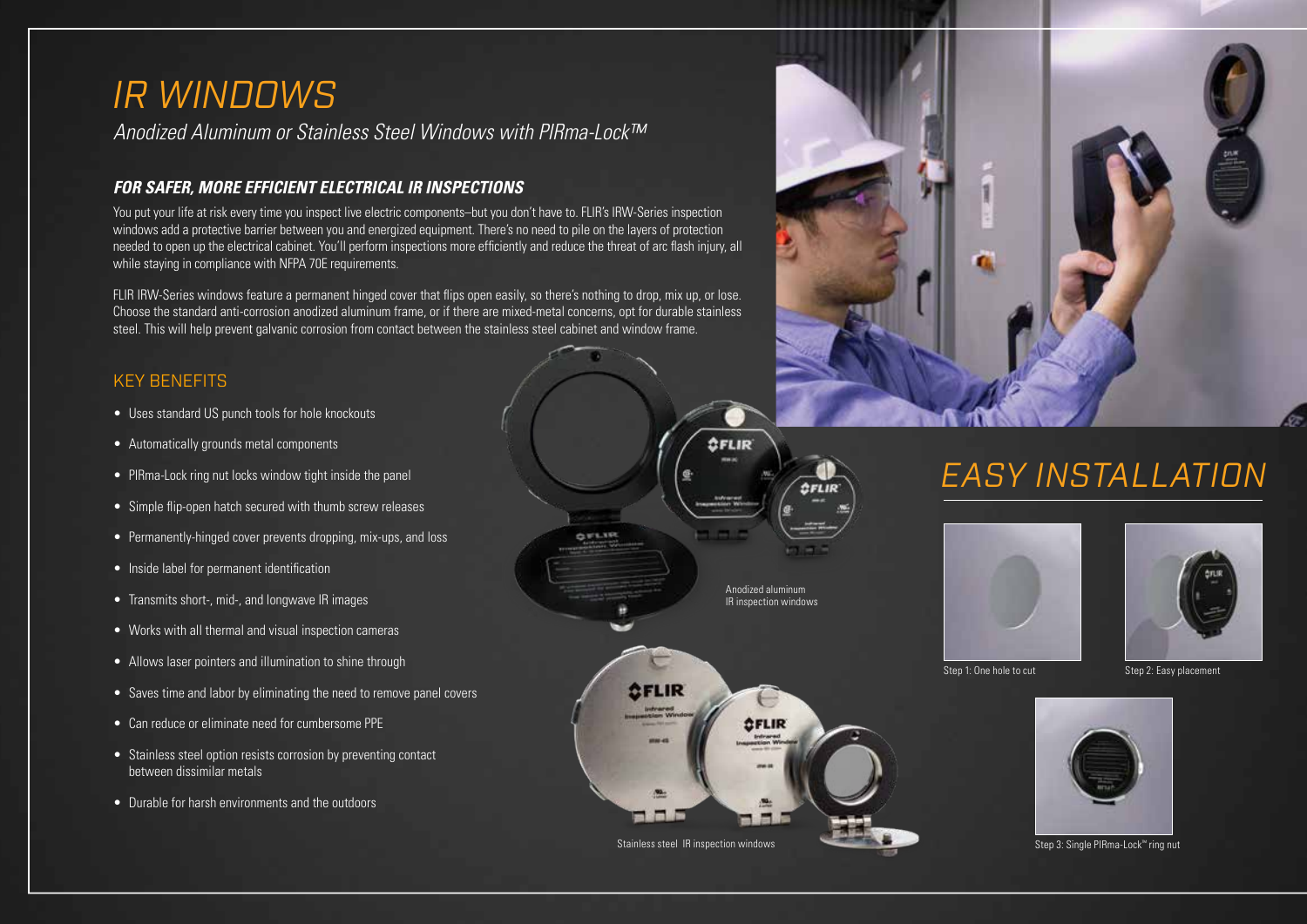

A is the multiplication factor from the following table:

| <b>IRW-Series Model</b>          | IRW-2C or IRW-2S | IRW-3C or IRW-3S      | IRW-4C or IRW-4S |  |  |
|----------------------------------|------------------|-----------------------|------------------|--|--|
| Tilting any FLIR camera lens     | 2.4              | 2.7                   | 3.2              |  |  |
| <b>EXAMPLE:</b>                  |                  | Field of View         |                  |  |  |
|                                  |                  | <b>TARGET SURFACE</b> |                  |  |  |
| Using a 3" (IRW-3C) window       |                  |                       |                  |  |  |
| with a lens 12" from the target: |                  |                       |                  |  |  |
| $FOV = 12''$ x 2.7               |                  | D                     |                  |  |  |
| $FOV = 32.4"$                    |                  |                       |                  |  |  |
|                                  |                  |                       |                  |  |  |
|                                  |                  |                       |                  |  |  |
|                                  | <b>IR Window</b> |                       |                  |  |  |

#### **SPECIFICATIONS**

| Model                                                         | <b>IRW-2C/2S</b>                             | <b>IRW-3C/3S</b>                             | <b>IRW-4C/4S</b>                             |
|---------------------------------------------------------------|----------------------------------------------|----------------------------------------------|----------------------------------------------|
| Size                                                          | 2" Window                                    | 3" Window                                    | 4" Window                                    |
| <b>NEMA Environment Type</b>                                  | Type 4/12 (outdoor/<br>indoor)               | Type 4/12 (outdoor/<br>indoor)               | Type 4/12 (outdoor/<br>indoor)               |
| Voltage Range                                                 | Any                                          | Any                                          | Any                                          |
| <b>Automatically Grounded</b>                                 | Yes                                          | Yes                                          | Yes                                          |
| Maximum Operating Temperature                                 | 260°C/500°F                                  | 260°C/500°F                                  | 260°C/500°F                                  |
| Body Material - IRW-xC Type                                   | Anodized aluminum                            | Anodized aluminum                            | Anodized aluminum                            |
| Body Material - IRW-xS Type                                   | AISI grade 316<br>stainless steel            | AISI grade 316<br>stainless steel            | AISI grade 316<br>stainless steel            |
| <b>Gasket Material</b>                                        | Silicone                                     | Silicone                                     | Silicone                                     |
| <b>Hardware Material</b>                                      | Steel                                        | Steel                                        | Steel                                        |
| <b>Size Specifications</b>                                    |                                              |                                              |                                              |
| <b>Overall Height</b>                                         | 85.5 mm (3.36")                              | 107.4 mm (4.22")                             | 136.5 mm (5.37")                             |
| Overall Width                                                 | 73 mm (2.87")                                | 99 mm (3.89")                                | 127 mm (5.01")                               |
| <b>Overall Thickness</b>                                      | 25.5 mm (1.00")                              | 26.86 mm (1.05")                             | 29.25 mm (1.15")                             |
| <b>Required Actual Hole Diameter</b><br>(Nominal)             | 60.3 mm $(2-3/8")$                           | 88.9 mm (3-1/2")                             | 114.3 mm (4-1/2")                            |
| Greenlee Punch                                                | <b>76BB</b>                                  | 739BB                                        | 742BB                                        |
| <b>Recommended Max Panel Thickness</b>                        | $3.2$ mm $(1/8")$                            | $3.2$ mm $(1/8")$                            | $3.2$ mm $(1/8")$                            |
| <b>Optic Specifications</b>                                   |                                              |                                              |                                              |
| <b>Optic Diameter</b>                                         | 50 mm (1.97")                                | 75 mm (2.95")                                | 95 mm (3.74")                                |
| Viewing Aperture Diameter                                     | 45 mm (1.77")                                | 69 mm (2.71")                                | 89 mm (3.50")                                |
| Viewing Aperture Area                                         | 1590 mm <sup>2</sup> (2.46 in <sup>2</sup> ) | 3739 mm <sup>2</sup> (5.79 in <sup>2</sup> ) | 6221 mm <sup>2</sup> (9.64 in <sup>2</sup> ) |
| Optic Maximum Temperature                                     | 1355.6°C (2474°F)                            | 1355.6°C (2474°F)                            | 1355.6°C (2474°F)                            |
| <b>Ratings and Testing</b>                                    |                                              |                                              |                                              |
| UL Component Recognition (UL 50V)                             | Yes                                          | Yes                                          | Yes                                          |
| UL 50 / NEMA Environment Rating                               | <b>Type 4/12</b>                             | <b>Type 4/12</b>                             | <b>Type 4/12</b>                             |
| Arc Flash Testing, IEC 62271-200<br>(KEMA)*                   | 5 kV, 63 kA for 30<br>cycles at 60 Hz        | 5 kV, 63 kA for 30<br>cycles at 60 Hz        | 5 kV, 63 kA for 30<br>cycles at 60 Hz        |
| IP Rating, IEC 60529 (TUV)*                                   | <b>IP67</b>                                  | <b>IP67</b>                                  | <b>IP67</b>                                  |
| Vibration Testing, IEC 60068-2-6<br>$(TUV)^*$                 | 100 $m/s2$ vibration<br>withstand            | 100 $m/s2$ vibration<br>withstand            | 100 $m/s2$ vibration<br>withstand            |
| Humidity Testing, IEC 60068-2-3<br>(TUV)*                     | Extreme humidity<br>withstand                | <b>Extreme humidity</b><br>withstand         | <b>Extreme humidity</b><br>withstand         |
| Mechanical Testing, ANSI/IEEE<br>C37.20.2 section A3.6 (TUV)* | Impact and load<br>resistant cover           | Impact and load<br>resistant cover           | Impact and load<br>resistant cover           |
| Maximum Pullout Strength                                      | 657 kg (1450 lbs)                            | 1655 kg (3650 lbs)                           | 1678 kg (3700 lbs)                           |
| CSA Certification, C22.2 No. 14 or 508                        | Yes                                          | Yes                                          | Yes                                          |

\*Test results valid for IRW-2C, IRW-3C, and IRW-4C only.

4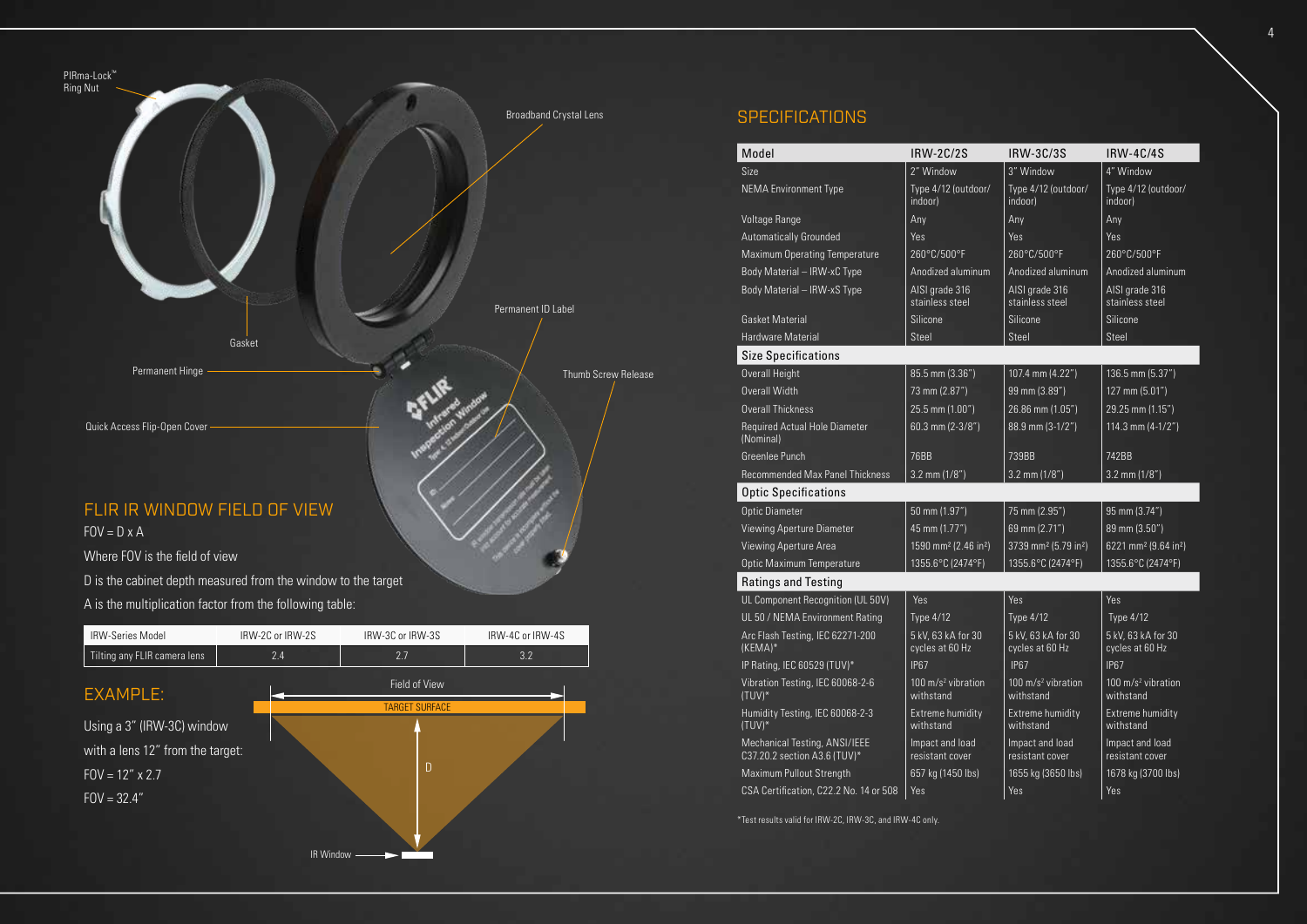## *FLIRAX8™ Keep Infrared Eyes On 24/7*

#### *FOR CONTINUOUS CABINET MONITORING*

The FLIR AX8 is a temperature sensor with thermal imaging capabilities, combining thermal and visual cameras into a compact, affordable package. The sensor provides continuous temperature monitoring and alarming capabilities, helping you guard against unplanned outages, service interruptions, and equipment failure. Measuring only 54 x 25 x 95 mm, the AX8 is easy to install in tight spaces. You can view thermal imagery, visible light imagery, or the two combined with FLIR's proprietary MSX® multispectral dynamic imaging. MSX provides image detail from the visible camera embossed onto the thermal image, giving you excellent image clarity, the ability to read labels, and better contextual awareness. Plus, the AX8 provides automated alarming when pre-set temperature thresholds are exceeded, as well as temperature trend analysis. You'll get the benefits of 24/7 condition monitoring and hot spot detection without the need for periodic manual scans.

54 mm (2.1")

25 mm (1.0")

95 mm (3.7")

 $95 \text{ mm } (3.7")$ 

#### KEY BENEFITS

- Compact and easy to install
- Live video of every installation
- Automated alarming when pre-set temperature thresholds are exceeded
- Operates on the most common industrial protocols for ease of integration
- Ethernet/IP and Modbus TCP compliant so results are easily shared to a PLC
- Digital inputs/outputs are available for alarms and control of external equipment
- An image masking function allows you to select only the relevant part of the image for your analysis
- Sharper image detail, the ability to read labels, and better contextual awareness with MSX

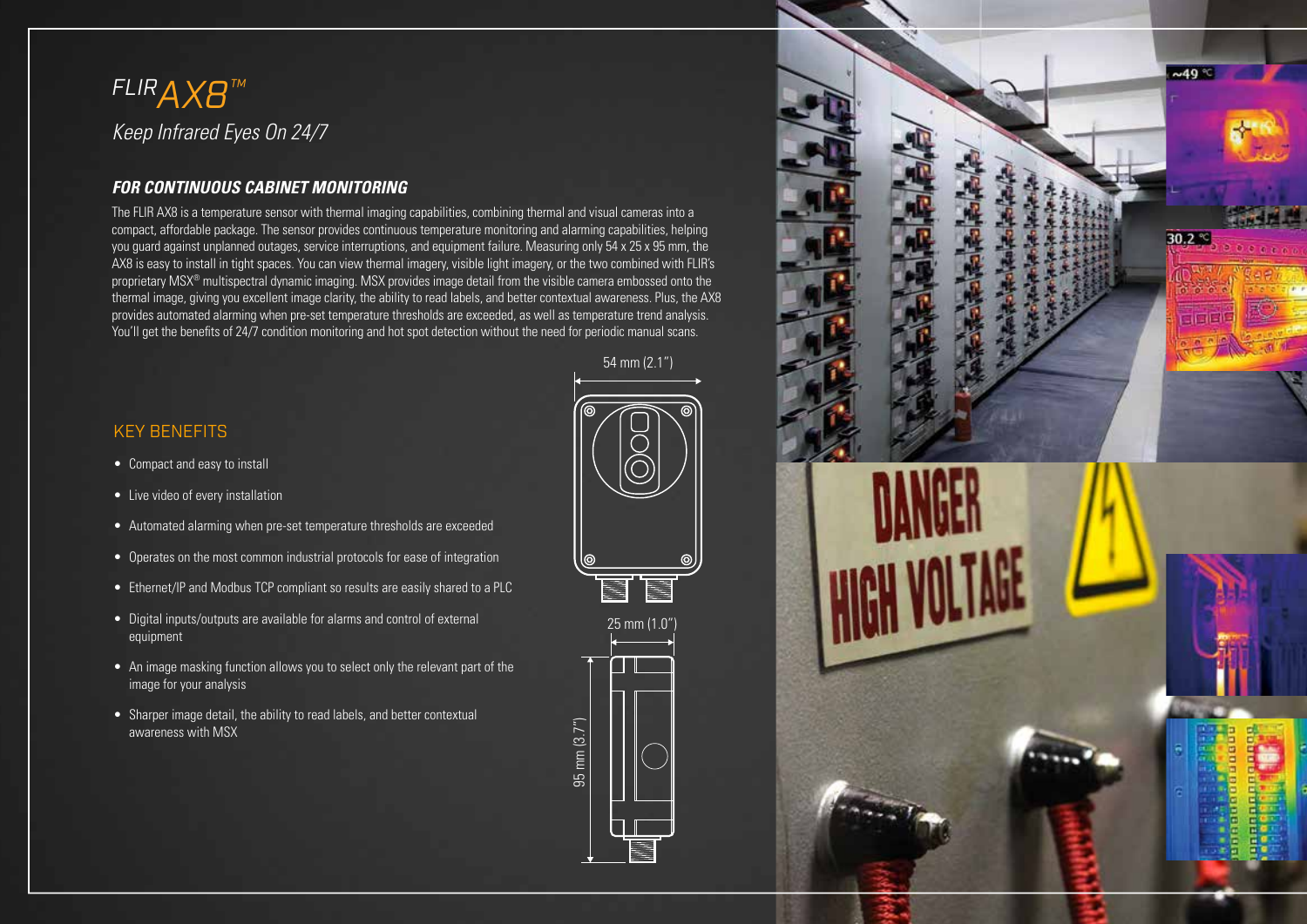



#### **SPECIFICATIONS**

| Measurement                                                | AX8                                                                                                                      |
|------------------------------------------------------------|--------------------------------------------------------------------------------------------------------------------------|
| <b>IR Resolution</b>                                       | $80 \times 60$ pixels                                                                                                    |
| <b>Object Temperature Range</b>                            | -10°C to 150°C (14°F to 302°F)                                                                                           |
| Accuracy                                                   | ±2°C (±3.6°F) or ±2% of reading<br>(10°C to 100°C @ 10°C to 35°C ambient)                                                |
| <b>Measurement Analysis</b>                                |                                                                                                                          |
| Spotmeter                                                  | 6                                                                                                                        |
| Area                                                       | 6 boxes with max./min./average                                                                                           |
| <b>Automatic Hot/Cold Detection</b>                        | Max/Min temp. value and position<br>shown within box                                                                     |
| <b>Emissivity Correction</b>                               | Variable from 0.01 to 1.0                                                                                                |
| <b>Reflected Apparent</b><br><b>Temperature Correction</b> | Automatic, based on input of<br>reflected temperature                                                                    |
| <b>External Optics/Windows Correction</b>                  | Automatic, based on input of optics/win-<br>dow transmission and temperature                                             |
| <b>Measurement Corrections</b>                             | Global object parameters                                                                                                 |
| Alarm                                                      |                                                                                                                          |
| <b>Alarm Functions</b>                                     | Automatic alarms on any selected<br>measurement function. A maximum of<br>5 alarms can be set                            |
| Alarm Output                                               | Digital Out, store image, file sending (ftp),<br>email (SMTP), notification                                              |
| Set-Up                                                     |                                                                                                                          |
| Web Interface                                              | Yes                                                                                                                      |
| <b>Storage of Images</b>                                   |                                                                                                                          |
| Storage Media                                              | Built-in memory for image storage                                                                                        |
| Image Storage Mode                                         | IR, visual, MSX                                                                                                          |
| Ethernet                                                   |                                                                                                                          |
| Ethernet, Connector Type                                   | M12 8-pin X-coded                                                                                                        |
| Ethernet, Video Streaming                                  | Yes                                                                                                                      |
| Ethernet, Power                                            | Power over Ethernet.<br>PoE IEEE 802.3af class 0                                                                         |
| Ethernet, Protocols                                        | Ethernet/IP, Modbus TCP, TCP, UDP, SNTP,<br>RTSP, RTP, HTTP, ICMP, IGMP, sftp, SMTP,<br>SMB (CIFS), DHCP, MDNS (Bonjour) |

Specifications subject to change without notice. Be sure to visit www.flir.com/ax8 for the latest product information and updates.